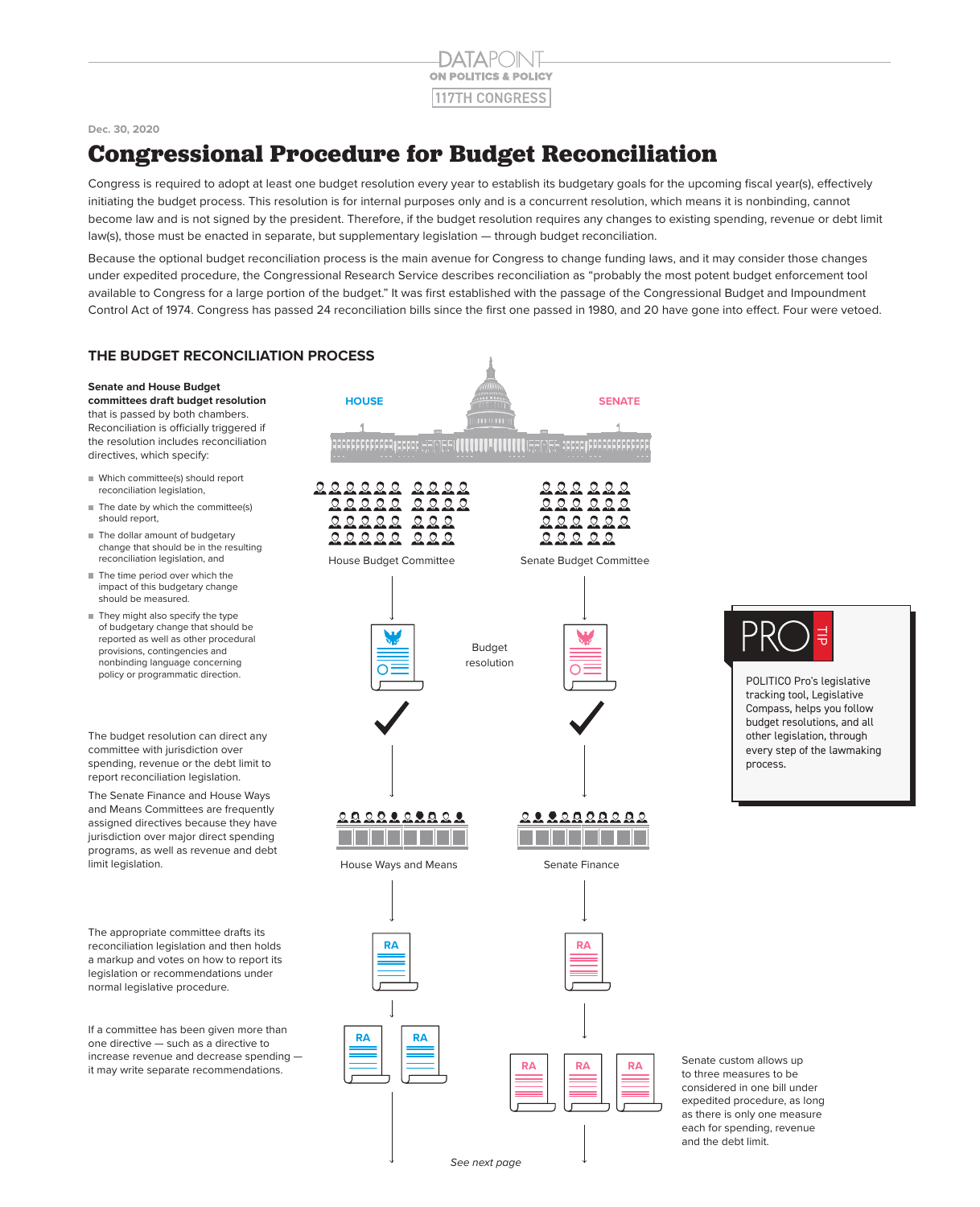If the resolution instructs more than one committee in either chamber, the committees then submit their legislative recommendations to their chamber's Budget Committee by a specified deadline.

The Budget Committee then combines all recommendations into one omnibus budget reconciliation bill but may not make substantive revisions.

The Budget Committee then holds a business meeting and votes to report the bill, but may not suggest amendments. If only one committee has been assigned, it can bypass the Budget Committee and report its reconciliation bill directly to the full chamber.

It is then placed on each chamber's legislative calendar.

Each chamber then considers the reconciliation bill under expedited procedures.

**In the House**, the Rules Committee usually recommends special parameters that restrict debate time and amendments. If the committee hasn't adequately addressed the resolution's directives, the Rules Committee can make adjustments so that the reconciliation bill complies with the original budget resolution.

222222  $22$ 

 $Q_1 Q_2 Q_3$ 

 $\Omega$  $QQ$ 

> **In the Senate**, debate is limited to 20 hours (10 hours on a conference report) that must be equally divided and controlled by the majority and minority parties. Even if the time has expired, senators may continue to offer amendments and make other motions or appeals, but may no longer debate. This is often referred to as a "vote-a-rama." Amendments must be germane and may not include any extraneous items.



If the committee hasn't adequately addressed the resolution's directives, a senator can move to recommit the bill back to that committee with instructions to then report it back again to the full Senate with an amendment.



House Budget Committee Senate Budget Committee

At this point in the Senate, the Budget Committee also checks whether any provisions include extraneous language in violation of the Senate's Byrd Rule (explained below), which in 1990 was permanently incorporated into the Congressional Budget Act. Although the Budget Committee cannot revise a reconciliation bill or delete measures that may violate the Byrd Rule, it can include a list of provisions it considers to be extraneous.